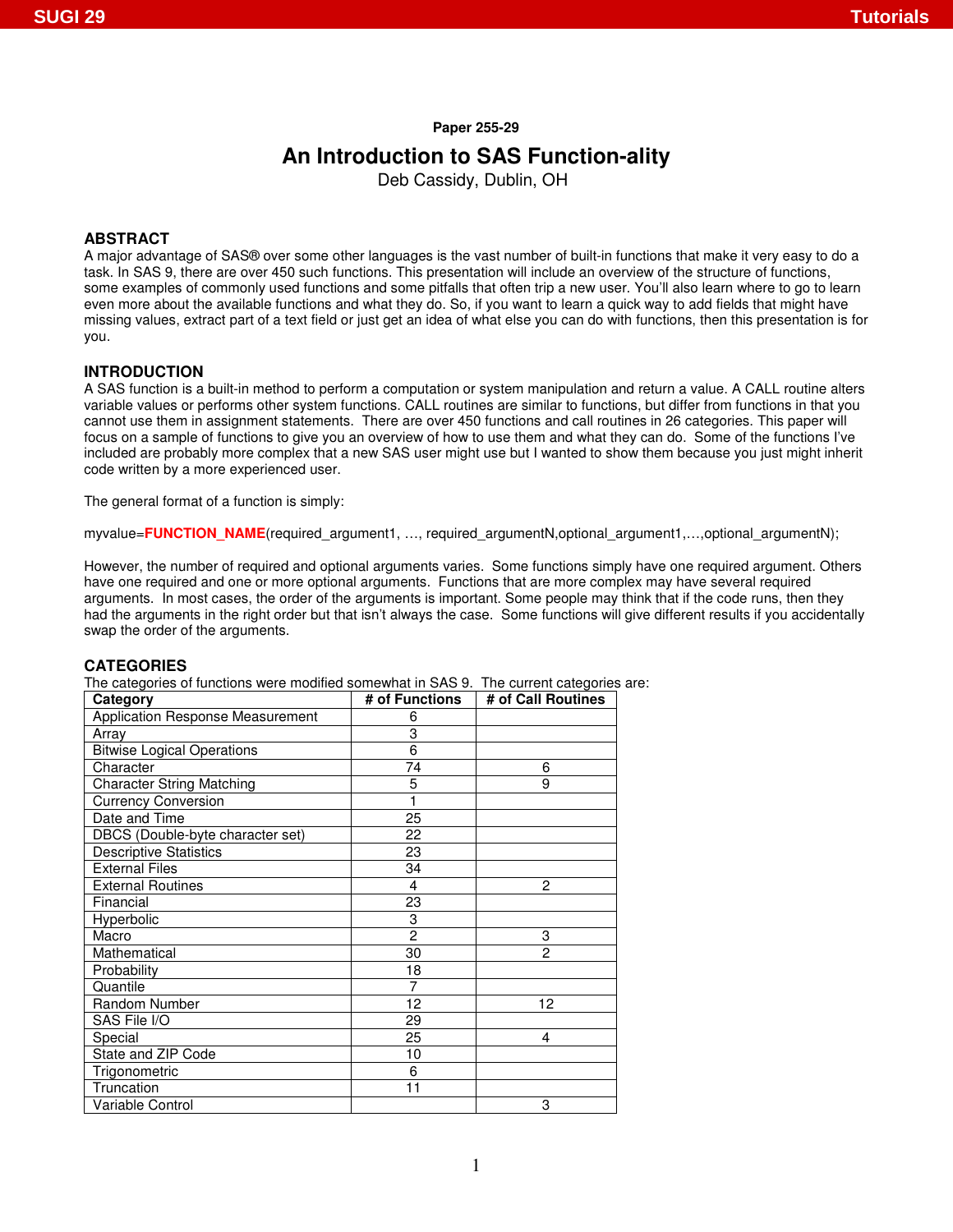| Variable Information | nr<br>υU |  |
|----------------------|----------|--|
| Web Tools            |          |  |
| <b>TOTAL COUNT</b>   | 413      |  |

# **APPLICATION RESPONSE MEASUREMENT**

These functions are used for monitoring performance. SAS recommends using the application response macros instead of the functions. These functions are not really for beginners.

## **ARRAY**

An array is a "group" of variables that can be referenced by a single name instead of each individual variable name. The functions tell you things about the size of your array. These functions are also not really for beginners.

### **BITWISE LOGICAL OPERATIONS**

These functions deal with the bits in each byte of data. These functions are not really for beginners either.

### **CHARACTER**

Finally, we get to a category with some functions that are appropriate for beginners. Of course, with 80 functions in this category, you can bet that some are more challenging.

Let's start with something real simple. You have a field with names but the data entry person was not consistent and was a poor typist. Hence, the names look like:

**JOE John pETE RoberT**

You'd like them to be consistent.

first\_name=**UPCASE**(first\_name);

The results give you: **JOE JOHN PETE ROBERT**

There is also a corresponding **LOWCASE** function to change characters to lowercase. What if you want the first character uppercase and the rest lowercase? Here's one way to do this.

**first\_name=CAT(UPCASE(SUBSTR(first\_name,1,1)), LOWCASE(SUBSTR(first\_name,2)));**

If you didn't follow this, then let's break it into pieces. Perhaps this is easier to follow. I'm simply using "**pETE"** as my example.

first\_letter=SUBSTR(first\_name.1.1); rest\_letters=SUBSTR(first\_name,2); first\_letter=UPCASE(first\_letter); **rest\_letters=LOWCASE(rest\_letters);** first\_name=CAT(first\_letter,rest\_letters);

You split the first letter off from the name and uppercase it. You split off the rest of the letters and lowercase them. You use the **CAT** function to concatenate them back together. That's easy to follow but it doesn't work quite as planned. If you actually submit the above code, you get the following warning (note that the number of characters and line/column numbers will be specific to your program):

WARNING: In a call to the CAT function, the buffer allocated for the result was not long enough to contain the concatenation of all the arguments. The correct result would contain 8 characters, but the actual result may either be **truncated to 4 character(s) or be completely blank, depending on the calling environment. The following note indicates the left-most argument that caused truncation. NOTE: Argument 2 to function CAT at line 44 column 12 is invalid. first\_name= First\_letter=p Rest\_letters=ETE \_ERROR\_=1 \_N\_=1**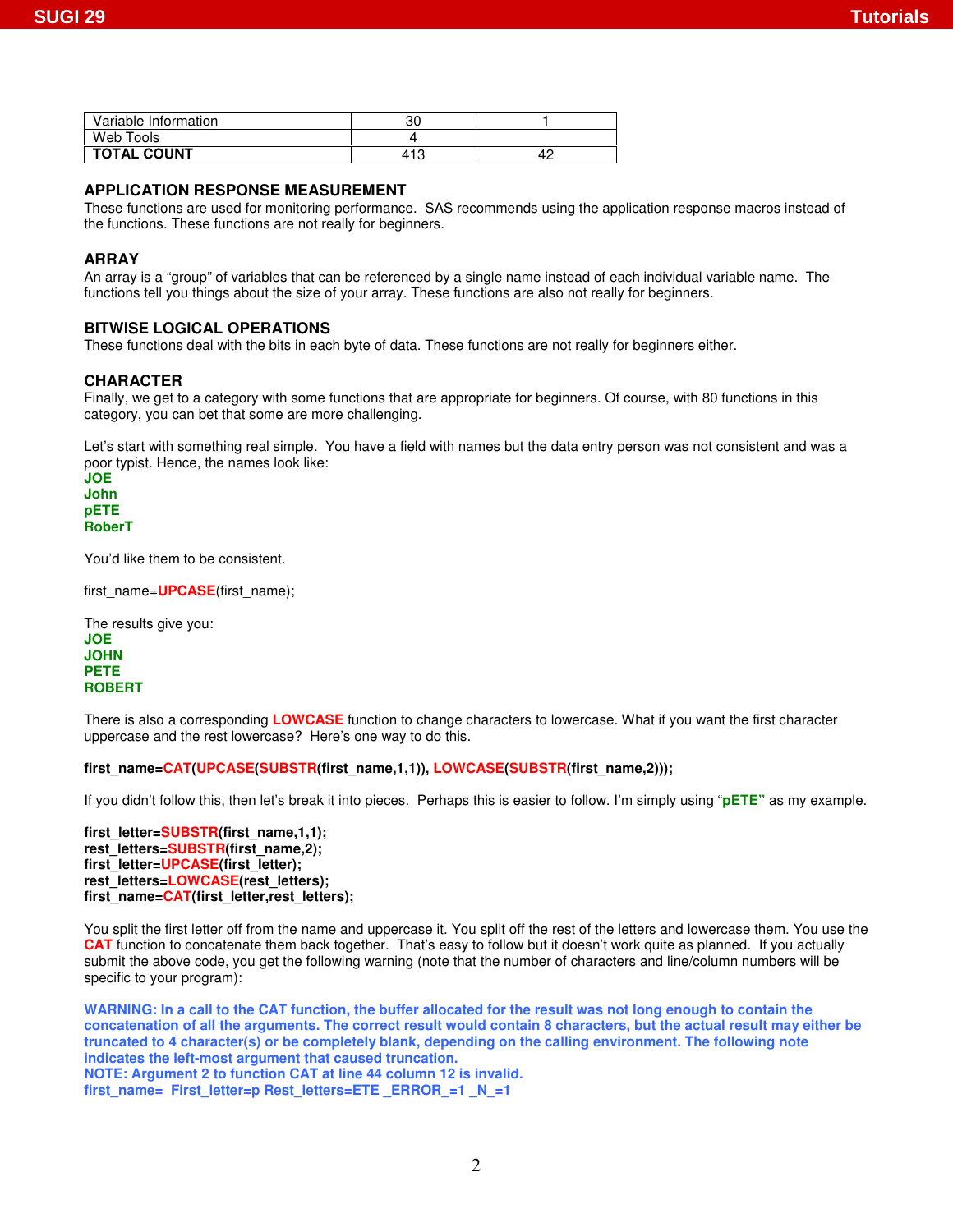By default, the length of a field created from **SUBSTR** is the length of the original field. First\_name had a length of 4 in my example name. Therefore, the length of first\_letter is 4 and the length of rest\_letters is also 4. Thus, it was trying to put 8 bytes into a 4-byte field when you did the concatenation.

How do you fix this? One method I tried was to create a new field so I used

## **first\_name2=CAT(first\_letter,rest\_letters);**

While I didn't get an error message, my result was blanks in first\_name2. I'm not sure I can explain why. Although the default length for **SUBSTR** is the length of the original field, the default length for many other character functions such as **CAT** is 200. That means the length of first\_name2 is 200 so it was definitely long enough.

Have you guessed that the solution to our problem might have to do with controlling the length? You can set the length of a new field with a length statement.

## **length field\_name2 \$10;**

(Note, \$10. also works. The decimal used to be required in early versions of SAS but is now optional.)

#### Now you'll discover **first\_name2=CAT(first\_letter,rest\_letters);**

Results in **P** ete. Oops, the code is not quite right yet. Remember, the length of first letter is 4, which means it is a single letter followed by 3 blanks. By default, **CAT** does not eliminate the blanks. You actually have multiple ways to resolve this problem.

Method 1 – specify the length for all new fields and replace the original field with the new data.

#### **length first\_letter \$1 rest\_letters \$3.** first\_name=CAT(first\_letter,rest\_letters);

Method 2 – use a concatenate function that trims trailing blanks.

# first\_name=CATT(first\_letter,rest\_letters);

Some of you might have already seen the **TRIM** function and be thinking it could be used here as in:

**first\_letter=TRIM(first\_letter);** rest\_letters=TRIM(rest\_letters); first\_name=CAT(first\_letter,rest\_letters);

Unfortunately, this doesn't work. Although you used the trim function, you put the results back into the longer field so the trailing blanks came back. You could use:

# **first\_name=CAT(TRIM(first\_letter),rest\_letters);**

You don't need the **TRIM** on the rest letters field because the trailing blank on the rest letters gets truncated. First letter occupied one spot which left only 3 for rest\_letters.

Now to really confuse you, why didn't we get the same error message as we did above since the total of the trimmed first letter and rest letters was longer than 4?. Simple, the error message above occurred because the first item placed in the concatenation used all the available space and SAS could not even attempt to include the second item. In this last example, there was space for at least part of the second item so the concatenation was successful. The "extra" characters in the field were actually truncated. Since it was a blank in my example, it wasn't obvious.

The moral of this story – character functions are not hard to use but you must always watch the default length for the function, the length of your original fields, and leading/trailing blanks. The second moral of the story – combining multiple functions into one statement may process differently than using several statements. Some people may argue that one is easier to read than the other is. However, not everyone will agree which method is easier. That is one of the things that you or your company will have to decide. My personal opinion, combining several functions or using them separately really depends upon the functionality you are trying to accomplish. Readability for you and others should be a major factor in deciding whether to combine multiple functions.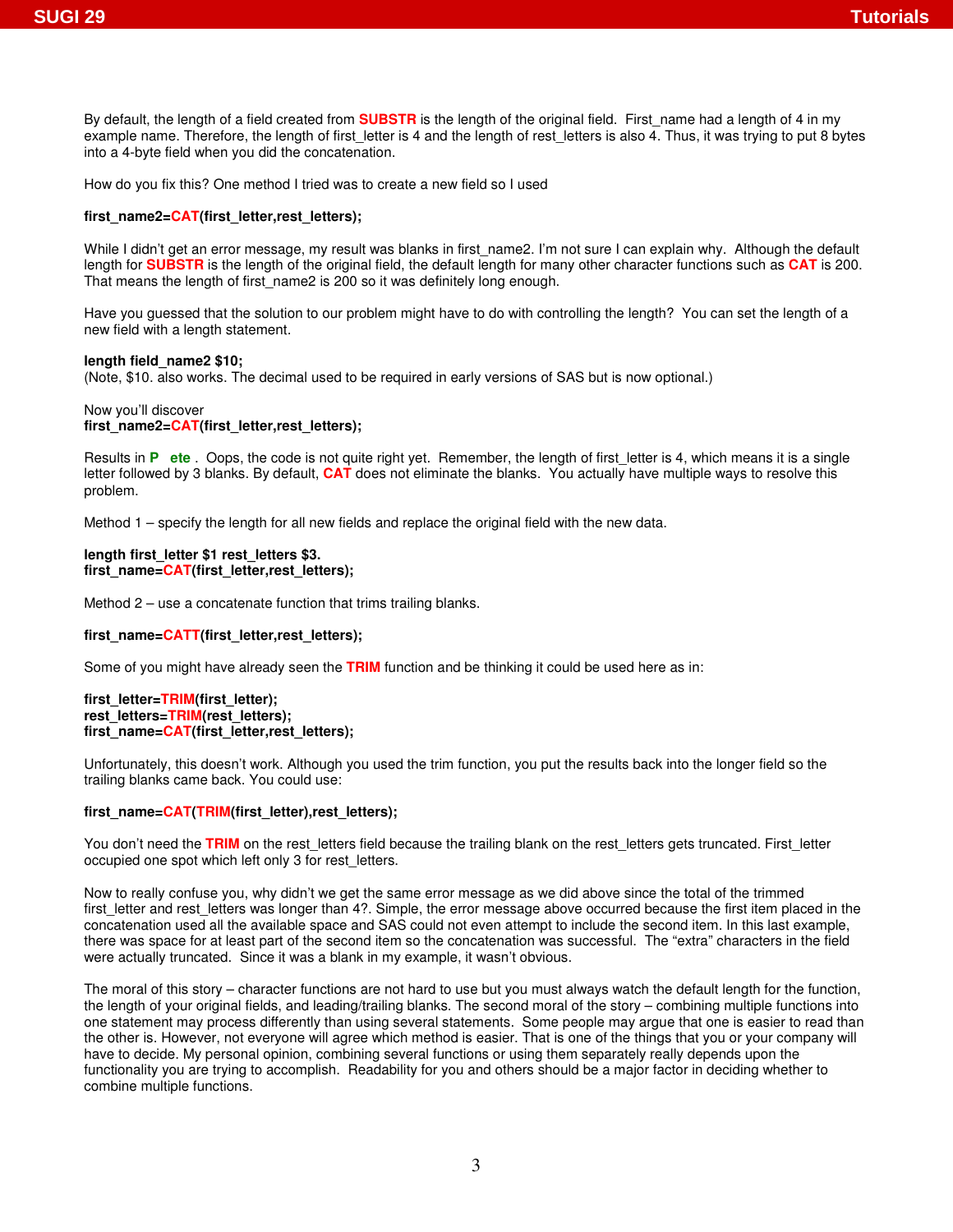We've been talking about blanks so here are a couple more functions that are useful in dealing with blanks.

```
my_field="This has a bunch of blanks.";
my_field=COMPRESS(my_field," ");
my_field=COMPBL(my_field);
```
The **COMPRESS** function will remove all occurrences of the value(s) you specified. The results in this example would be **Thishasabunchofblanks.**

The **COMPBL** function removes multiple blanks. The results in this example would be **This has a bunch of blanks.**

The multiple blanks have been removed and left as only one blank. The single blanks were not affected.

How many "S"s are in the character string "**From Sea to Shining Sea**"? To check, use the **COUNTC** function

# **s\_count=COUNTC("From Sea to Shining Sea is how the line goes","S");**

You'll find S\_count=**3**. Did you expect **5**? What happens if you typed the following instead?

# **s\_count=COUNTC("From Sea to Shining Sea is how the line goes ","s");**

You'll discover than s count is 2 in this case. Why? **COUNTC** is case-sensitive. Of course, there is a way to get around this.

## You could use: **s\_count=COUNTC("From Sea to Shining Sea is how the line goes","sS");**

However, that could get cumbersome. A better method is to use the optional modifier "i" to indicate you want case to be ignored. The modifier can be upper or lower case.

Of course, some of you are wondering why you would ever do this. Perhaps you have a product code and the occurrence of certain letters in the code means something. Chances are, you'll want to apply this function to a field rather than to specific text. The statement would then be:

# **s\_count=COUNTC(my\_variable,"S",i);**

This will find all the "S" and "s" for each record.

# **CHARACTER STRING MATCHING**

There are some other presentations at SUGI 29 which cover this topic. Look in the proceedings for functions such as **RXPARSE** and **RXMATCH**. Just as the name implies, these functions are used for comparing two or more strings of data.

# **CURRENCY CONVERSION**

How many Swedish Krona are there in an Irish pound?

# **swedish=EUROCURR(1, 'IEP','SEK');**

The answer is **11.892252566**. Note this isn't the exchange rate which changes all the time. Think of it as converting pennies to dollars in the United States – 100 pennies is always 1 dollar. There are 26 currencies for those of you needing to convert European monies.

# **DATE AND TIME**

Date and time offer a different type of conversion. There have been many SUGI papers over the years that cover just this category of functions. I'm covering just a few.

First, a SAS date is the number of days since January 1, 1960.

| Date              | <b>SAS date value</b> |  |  |
|-------------------|-----------------------|--|--|
| January 1, 1960   |                       |  |  |
| January 2, 1960   |                       |  |  |
| December 31, 1960 | 365                   |  |  |
| May 10, 2004      | 16201                 |  |  |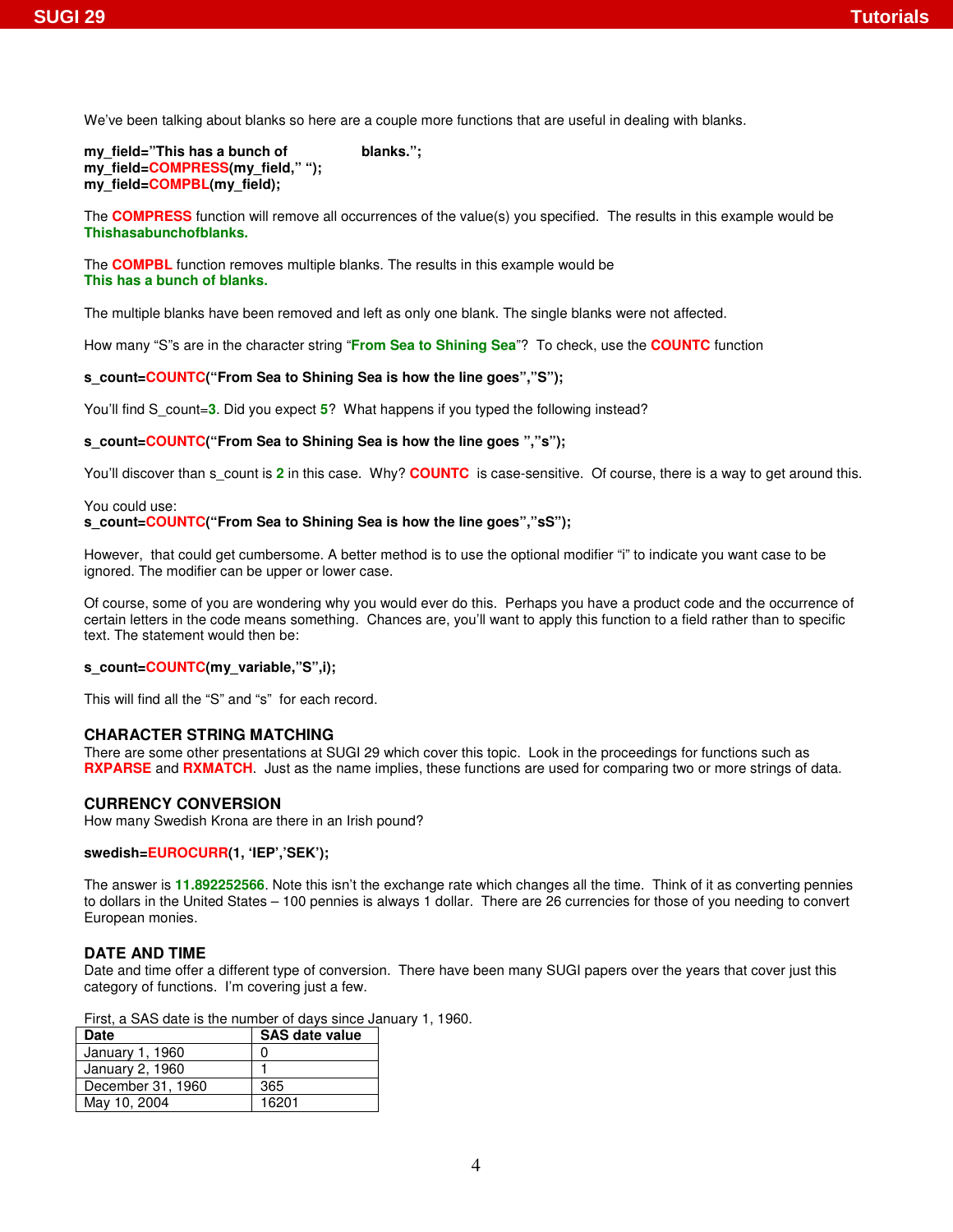A SAS time is the number of seconds since midnight. A SAS datetime value is the number of seconds since midnight January 1, 1960.

Some people get confused between functions and formats when it comes to dates and times. The formats control the look of the field. For example, a format of mmddyy8. will print the SAS date 16201 as 05/10/04 while the format weekdate. writes Monday, May 10, 2004 but the value is still stored as 16201.

If your date field is from a non-SAS source, the first thing you need to do is convert it to a SAS date. There are many ways to do this and the correct way depends upon how your date is stored by default. Here is one example. Your data comes in with separate year, month and day fields. You'd like it stored as a SAS date so you can do calculations such as determining the number of days between a start and end date. Your code would look like:

#### start\_date=MDY(start\_month,start\_day,start\_year); end\_date=MDY(end\_month,end\_day,end\_vear);

Now, how do you find the number of days between start and end? If you just need the number of days, then all you do is subtract..

## **days=end\_date - start\_date;**

If your start date is **May 1, 2004** and your end date **is May 10, 2004** then you'll have SAS date values of **16192** and **16201**. The result is **9**. If any of you think it should be 10, then you wish to count the start date as well and you'll need to add 1 to the calculation.

The **TODAY** function is very useful so a report always uses the current day no matter when it is run. For example, you want to show invoices and how many days past due they are.

## **days\_past\_due=TODAY() –invoice\_date;**

Notice that this function does not really have an argument but you do need to have the parentheses as though there were arguments.

One of the things many people want to change is the way the run date appears on the report. They don't like the date and time as it appears by default in the upper right corner of the output. Let's assume you want it to appear in the title instead. The following code will create a macro variable .

```
data _null_;
 today_date=TODAY();
CALL SYMPUT('rundate',PUT(today_date),mmddyy8.);
run;
```
This will then let you use the macro variable such as **title "This report was run &rundate";**

Of course, you need to know something about macros. Notice that this also used the **PUT** function which is in the Special category we'll cover later. **CALL SYMPUT** is also one the CALL features under the MACRO category.

**INTCK** is used to return the number of interval boundaries. For example, this paper was due for the proceedings on **Feb 2, 2004**. How many months have passed since then? The example uses X as the due date and Y as **May 10, 2004**.

# **num\_months= INTCK ('months',x,y);**

The answer is **3** – March, April and May. If I requested "years" instead, the answer would be 0 since no year boundary has been crossed.

This function also has options which allows even greater flexibility such as calculating biennual (2-year) periods or starting your calculations based on a specific day of the week.

What would happen if you weren't paying attention and wrote your statement as shown below?

**num\_months= INTCK ('months',y,x);**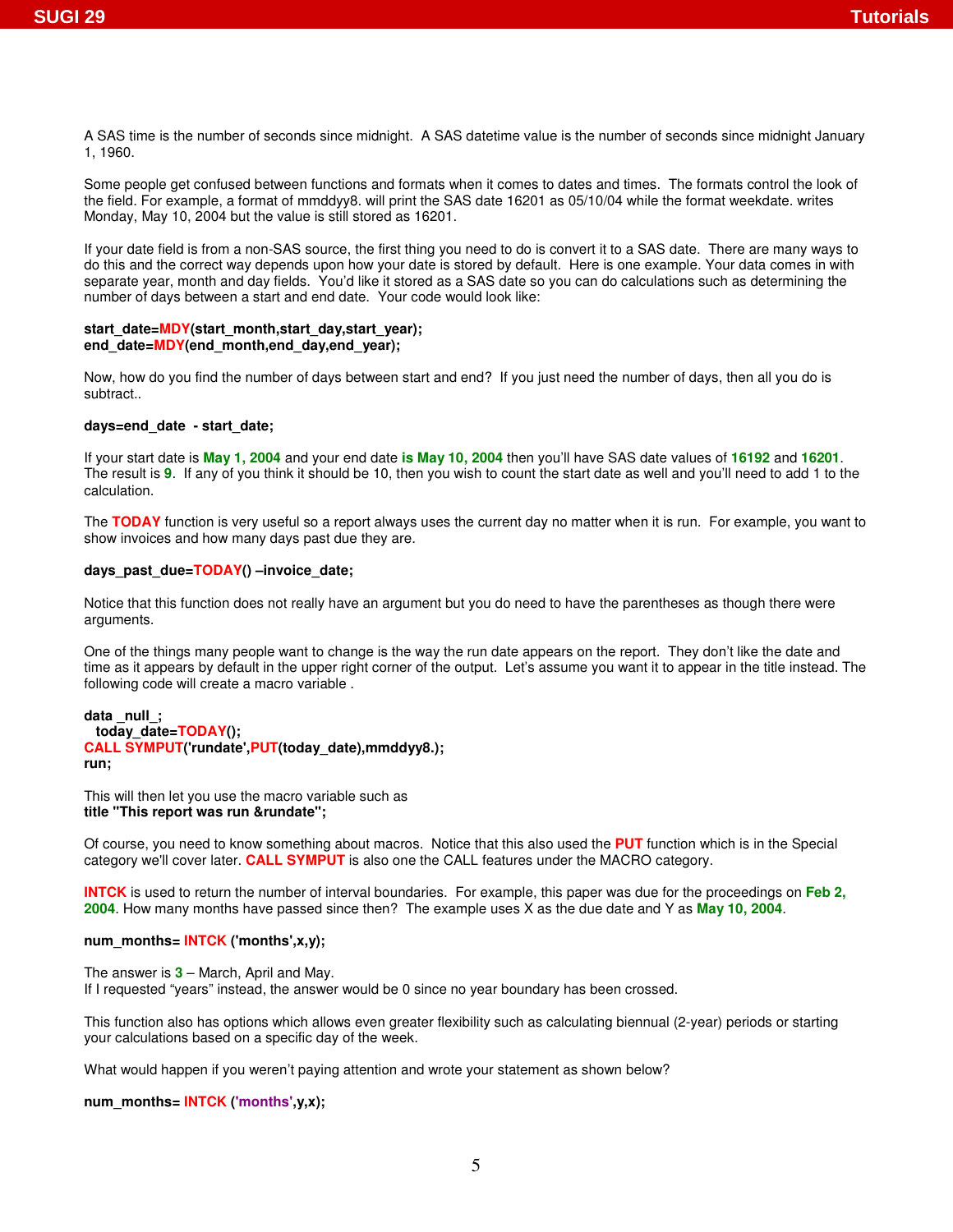Instead of 3 you will get **-3** since the "from" occurs after the "to" so you have to go backwords and cover May, April, and March boundaries.

Some people confuse **INTCK** with **INTNX** since they are so close in spelling. **INTNX** is used to increment a date by a specified amount. I have probably used this the most in running monthly reports when I wanted data for the previous month. For example, if I run a monthly report today for last calendar month, I could use:

## **lastmonth= INTNX ('month',today(),-1);**

The -1 says to back up one month so the result based on the conference presentation day of **May 10** will be **April 1, 2004**. By default, the value will be the first day of the month. You can also specify it the middle or the end of the month as follows.

**firstday= INTNX ('month',x,-1,'B'); \*result: April 1, 2004; middle= INTNX ('month',x,-1,'M'); \*result: April 15, 2004; lastday= INTNX ('month',x,-1,'E'); \*result: April 30, 2004;**

Notice that the end of April is the 30 and not the 31<sup>st.</sup> The function adjusts for the number of days in the month.

Sometimes you need to extract a portion of the date. For example, you have your SAS dates but you just need to show the year.

# my\_year=YEAR(my\_date);

If you have a datetime field, you can also split out the date and time separately as shown.

# **my\_date=DATEPART(my\_datetime\_field);**

**my\_time=TIMEPART(my\_datetime\_field);**

# **DBCS (Double-byte character set)**

This is another category that may not be as commonly used so I won't cover it except to say it exists.

# **DESCRIPTIVE STATISTICS**

Many of the descriptive functions have the same name as values you can obtain in procedures. The difference is that procedures work across rows. Functions work across multiple fields within a row.

A simple example is to find the minimum value among several fields. **my\_min=MIN(field1,field2,field3);**

What if one of those is missing? You get the smallest NON-missing value.

Do you need to know if there are any missing values? Just use:

## **missing\_values=MISSING(field1,field2,field3);**

This function simply returns 0 if there aren't any or 1 if there are missing values. If you need to know how many missing values you have then use

# **num\_missing=NMISS(field1,field2,field3);**

You can also find the number of non-missing values with

## **non\_missing=N(field1,field2,field3);**

Another useful function is **SUM**.

# **total=SUM(field1,field2,field3);**

Is anyone wondering why you wouldn't just use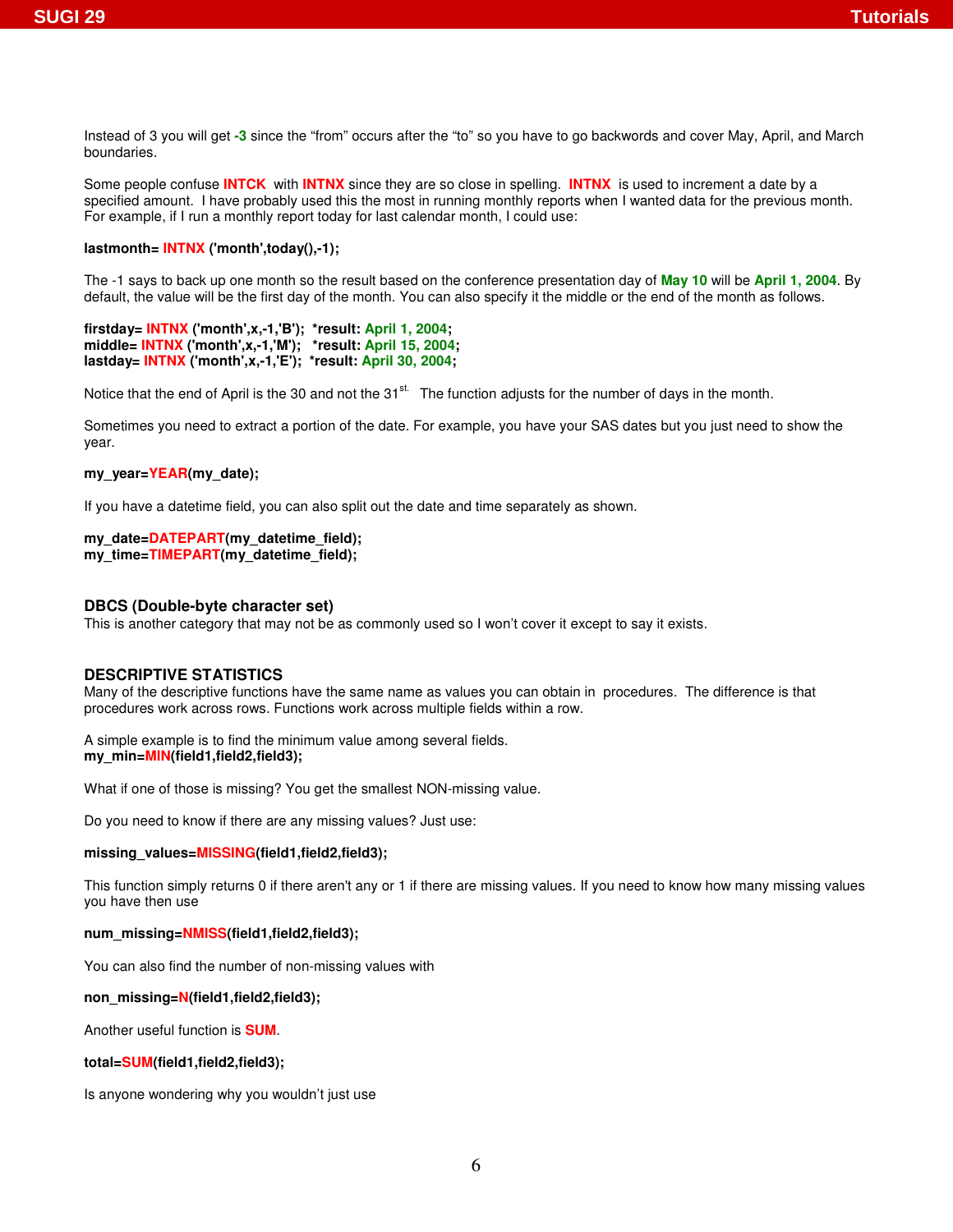## **total=field1+field2+field3;**

First, how do you want missing values handled? The **SUM** function returns the sum of non-missing values. If you choose addition, you will get a missing value for the result if any of the fields are missing. Which one is appropriate depends upon your needs. However, there is an advantage to use the **SUM** function even if you want the results to be missing. If you have more than a couple fields, you can often use shortcuts in writing the field names

# **if MISSING(of field1-field20)=0 then total=SUM(of field1-field20);**

## **else total=.;**

If your fields are not numbered sequentially but are stored in the program data vector together then you can use:

# **total=SUM(of fielda--zfield);**

Just make sure you remember the "of" and the double dashes or your code will run but you won't get your intended results. Mean is another function where the function will calculate differently than the writing out the formula if you have missing values.

A function that is new in SAS 9 is **LARGEST**. If **A=1, B=3,C=5** and **D=7** what do you think LARGE2 will be?

# **large2=LARGEST(2,A,B,C,D);**

This function returns the X largest value where X is the first argument. In this example, the result is **5**. What happens if you asked for the 5<sup>th</sup> largest but only had 4 values? You get a missing value as the result. You also get a missing value if there are missing values in your fields and you don't have enough non-missing values to determine the result. There is also a **SMALLEST** function.

### **EXTERNAL FILES**

There are a number of functions for working with external files. The one that many people like to use is **FILEEXIST**. This lets you know if an external file already exists. Many times, if the file already exists, you may not want to write over it. The function returns a value of 1 if the files exists and a value of 0 otherwise. A simple example is:

#### **x= FILEEXIST('a:\functions.doc');**

Notice that the file I checked for was a Word document and not a SAS dataset. How you write the name of the file will vary by operating system.

The **PATHNAME** function returns the physical name of a SAS data library or external file. For example,

```
libname mylib 'f:\dcassidy\sugi';
 data one;
 length mypath $50;
 mypath= PATHNAME('mylib');
run;
```
The length statement was included because the default length for the **PATHNAME** function is 200 bytes which is can present a challenge when you want to display the field.

## **EXTERNAL ROUTINES**

These can be used when working with things such as custom DLL's. Some of these functions are also for use in IML. Once again , probably not for the typical beginner but useful to know they exist if you do need to work with external processes.

## **FINANCIAL**

There are several functions to do financial calculations such as depreciation or net present value in a variety of ways. The one that might be useful to even non-financial people is **MORT.** If you bought a **\$200,000** house and wanted to pay for it over **30** years with a current interest rate of **5%**, you'd learn the monthly payments would be **\$1,073.64**.

**A=200000; \*initial amount;**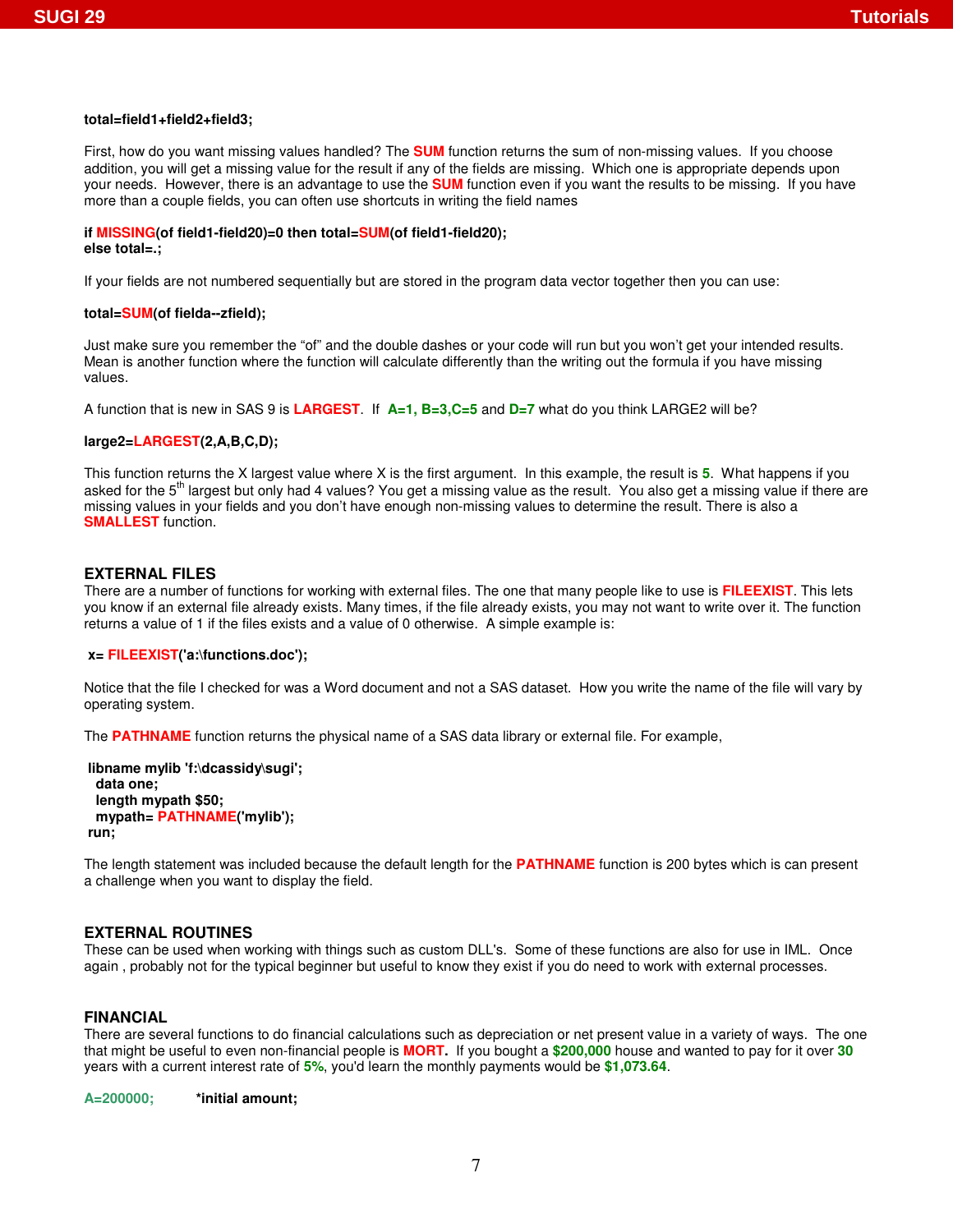| $P =$ .:       | *payment;                               |
|----------------|-----------------------------------------|
| $R = .05/12$ ; | *interest rate expressed as a fraction; |
| $N = 360$ :    | * number of months:                     |

## **payment= MORT (a,p,r,n);**

What if you are trying to figure out the amount you can pay for a house if you know the interest rate and the maximum payment you want to make? **MORT** is a function where there are always the same number of required arguments. However, you leave one of the arguments as missing and that is the one that will be calculated.

| $A = ::$       | *initial amount:                        |
|----------------|-----------------------------------------|
| $P = 750:$     | *payment:                               |
| $R = .05/12$ ; | *interest rate expressed as a fraction; |
| $N = 360$ :    | *number of months:                      |

## **amount= MORT(a,p,r,n);**

# **HYPERBOLIC**

There are 3 functions in this category, You can compute hyperbolic sine, hyperbolic cosine and hyperbolic tangent.

# **MACRO**

This category currently has 3 call routines and 2 functions. You've seen one use of **CALL SYMPUT** in the section on date functions. **RESOLVE** can be used with **CALL SYMPUT** to use the macro variable you just created in the same datastep. There are many SUGI papers on macros that can help you delve into these functions.

### **MATHEMATICAL**

There are many mathematical functions ranging from common functions such as absolute value to the lesser known calculations such as the bessel function.

Those of you who do basic math might need the absolute value as in:

#### **x=ABS(fielda);**

Do you need to know the remainder?

#### **remainder=MOD(field,10);**

If field=104, the remainder will be 4. Note that you used a comma to separate your arguments and not a / to represent division.

**MODZ** is a function to avoid unexpected floating-point results. There are several functions with a corresponding 'z' function. If your data goes out to several decimal places, you might want to investigate these functions. The results can be dependent upon the operating system.

Many people have encountered an issue when they used code as simple as:

#### **y=a/b;**

How could something so simple cause problems? Easy, if you did not know you had records with a value of 0 for B and did not adjust the code accordingly, you get a message like the following telling you where the divison by zero occurred.

#### **NOTE: Division by zero detected at line 79 column 7.**

In most cases, it shows up way too many times in the log. The old way to get rid of these messages was to use the following logic:

**if b ne 0 then y=a/b; else y=.;**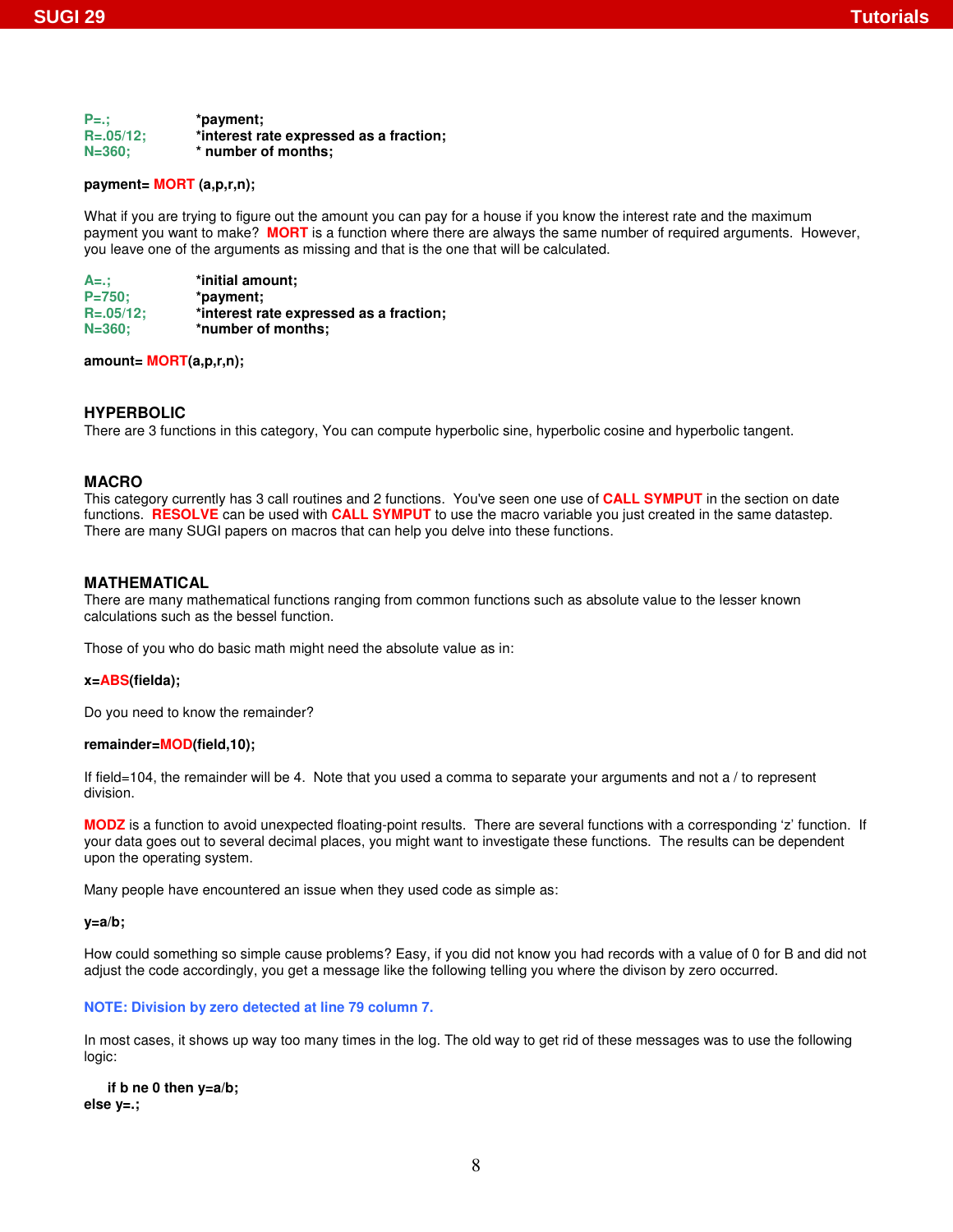The much simpler way is

# **y=DIVIDE(a,b);**

This happens to be a function that is new in SAS 9.1 rather than new to 9.0 so be sure you aren't using an older version when you try it.

# **PROBABILITY**

Several functions are available to return the probability from a variety of distributions.

# **QUANTILE**

You can also return the quantile for several distributions.

# **RANDOM NUMBER**

Did you think there was only one way to get a random number? There are actually many ways depending upon the distribution that you assume your data has. Of course, some will argue that there is no such thing as a random number. A commonly used function is **RANUNI** that returns a random variate from a uniform distribution.

## **z=RANUNI(seed);**

But what to use for your seed? Some people will use the time from the computer when the function executes. Just remember to make sure your seed is an integer. It is often a wise practice to write this to the log so you know what the seed was. If you use the same seed again, do you get the same value? If you create two variables within the same datastep with the same seed, you do not get the same results. However, if you run the datastep again and use the same seed, you do.

### **SAS FILE I/O**

In the External Files category, I mentioned the **FILEEXIST** function. The are similar functions for catalogs and data library members. **CEXIST** will check for the catalog or catalog entry while **EXIST** will check for the data library member. You need to understand the difference so you use the correct function.

### **format\_exists= CEXIST ("work.formats"); data\_exists= EXIST("work.my\_dataset");**

#### **program\_exists= CEXIST("mylib.mycat.somecode.program");**

Notice that one **CEXIST** function has a 2-part name and the other uses a 4-part. Catalogs are identified by 1 or 2-part names while catalog entries such as programs are identified as 3 or 4-part names. Remember, you don't need to specify "work" if it is a temporary catalog or dataset you are using.

A note of caution on these functions if you use them within a macro such as in the macro function **%SYSFUNC**. While you need the quotes in the above examples, you will not use the quotes within **%SYSFUNC**. This is just one example that fits the rule that says "There is always an exception to every rule."

There are many other functions that can be used with SAS files. Some of these functions such as **LIBNAME** and **LIBREF** have names that correspond to statements. You want to use the function if you are checking that something exists or if you need to return a value to be used later. You want to use the statement to set the value in the first place.

#### **SPECIAL**

This category has all the functions that do not fit in any other category. They cover a wide variety of things such as putting the system to "sleep" or changing memory values. The latter is something that I think should only be done by very experienced users who also understand the operating system and how it handles memory. Although I've used SAS for over 20 years, I don't feel qualified to use **PEEK** and **POKE** to play with memory values! However, **SLEEP** is a very useful function especially for anyone who needs to communicate with the operating system. While the **SLEEP** function itself is very easy to use, the situations in which you might need it are more complicated. Look up SUGI papers about DDE to see an example of using **SLEEP**.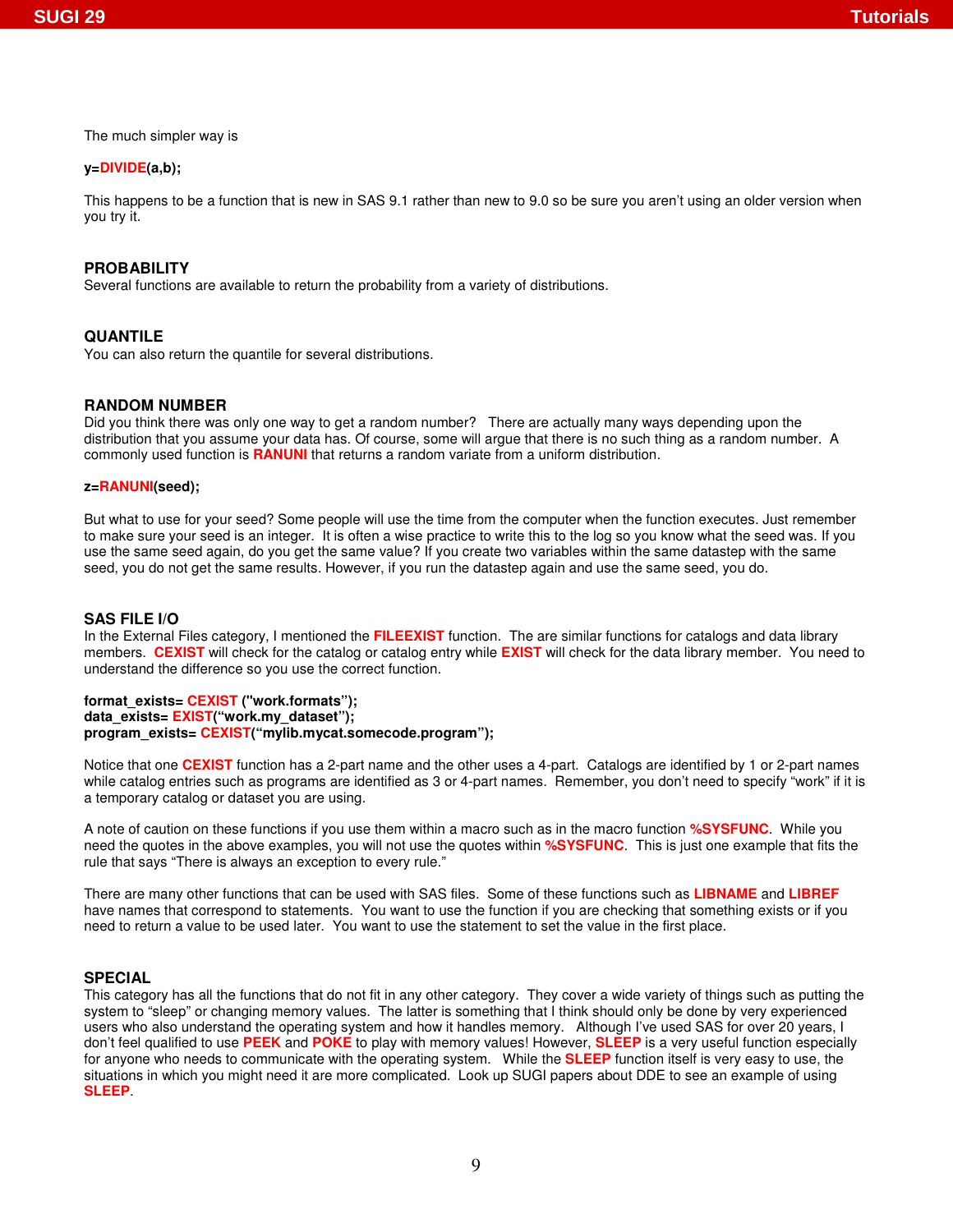A special function which is used by many is the **LAG** function. However, it is a contender for the most misunderstood function. Many people think **LAG** is the way to get a value from the previous record. In many cases, it does work that way. However, what it truly does is to return a value from a queue. If your processing does not write every record to the queue, you may get unexpected results. So if you have a need to get data from a previous record, please read up on the details of the **LAG** function before trying to do it. You may also want to understand the RETAIN statement since sometimes it is more appropriate. Once again, there are entire SUGI papers devoted to the topic.

Another function in the special category is **PUT**. It was shown earlier in conjunction with an example in the date and time category.

# **STATE AND ZIP CODE**

Quick – AL is the postal code for which state? If you did not know immediately and had to run through all the states starting with "A", you might find some of the state and zip code functions very helpful.

#### **mystate=STNAME("AL"); mystate=STNAMEL("AL");**

The first statement above code will convert the 2-character postal code to the state name of **ALABAMA**. The second statement will convert it to **Alabama**. You just need to decide if you want all uppercase or mixed case. There are many other related functions such as **FIPNAME** that will convert your Federal Information Processing Standards (FIPS) codes to state names and vice versa. Anyone who has created maps with SAS/GRAPH is familiar with FIPS codes because the map datasets use them to identify states and counties.

#### **state=ZIPNAME(43017);**

The above gives you the state for the zipcode value. However, zip codes are always being added so they may not be found. If you have an invalid zipcode, you will receive the following message in the log:

**NOTE: Invalid argument to function ZIPNAME at line 59 column 7.**

(Of course, your line and column number will be specific to your program!)

#### **TRIGONOMETRIC**

Do you need to calculate the mileage between two points? If so, you'll be using trigonometric functions such as **COS** to do it. **COS** gives you the cosine. There are also functions for sine, tangent, and the inverse of these three. I'll leave it up to you to find the formula for such things as calculating mileage since there are several formulas depending upon what assumptions you wish to make.

#### **TRUNCATION**

The most common form of truncation is probably rounding. Most of us were taught rounding in our early school years so you would think it was very simple. It is as long as you pay attention to what you really want to do as in the following case.

A poster on SAS-L wondered why the following wasn't giving him the correct result when he wanted to round to 2 decimal places.

#### **x=ROUND(myfield,2);**

If myfield=**145.334** the result is **146**. Why? Because he specified to round to the "nearest 2" rather than 2 decimals. To round to 2 decimal places, you specify

#### **x=ROUND(myfield,.01);**

The result will be **146.33**.

What is the result when myfield=**145.345**? If you said **145.35** you are right. If you said **145.34** you are also right. What? Different countries and even different industries following different rules when it comes to handling the "5" in rounding. SAS has now provided you with a function for each method. **ROUND** will give you **145.35** while **ROUNDE** will give you **145.34**. Some will refer to the **ROUNDE** method as the European method.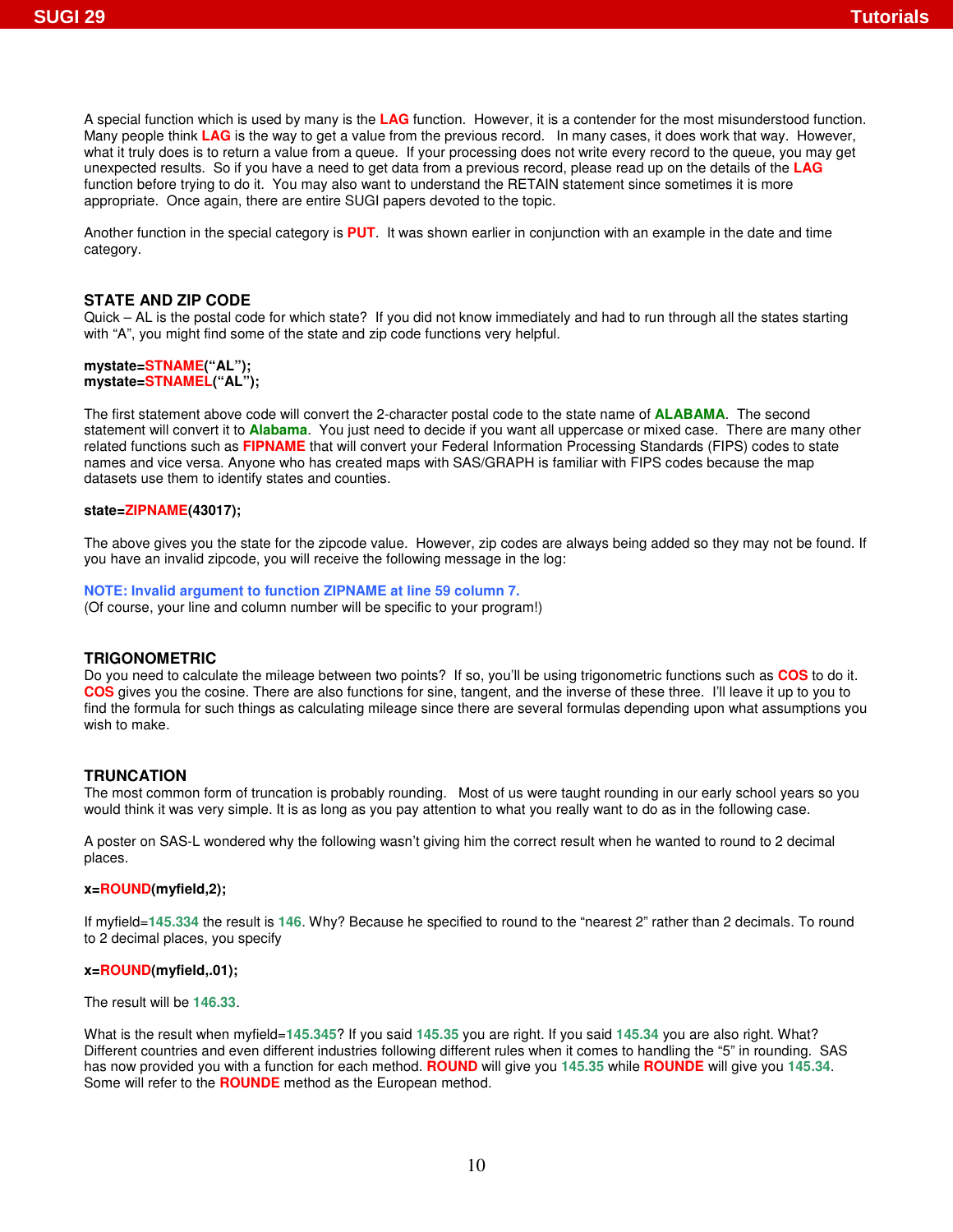Rounding isn't the only form of truncation. If your value is **123.45**, you'll get the following results with different functions.

| <b>ORIGINAL VALUE</b> | 123.45 | 123 | $-123.45$ |
|-----------------------|--------|-----|-----------|
| <b>STATEMENT</b>      |        |     |           |
| C=CEIL(MYFIELD);      | 124    | 123 | $-123$    |
| F=FLOOR(MYFIELD);     | 123    | 123 | $-124$    |
| I=INT(MYFIELD)        | 123    | 123 | $-123$    |

**CEIL** returns the smallest integer equal to or greater than your value. **FLOOR** returns the smallest integer equal to or less than your value. **INT** returns the integer portion of your value. At first glance, someone might think that **FLOOR** and **INT** would always return the same value. However, if you look at the example with the negative number, you'll see that INT matches **FLOOR** for positive values but it matches **CEIL** for negative values.

If you are working with data that has a number of decimal places, you'll want to check out the differences between these functions and their related zero fuzz functions.

## **VARIABLE CONTROL**

This category has 3 CALL routines that deal with such things as assigning variable labels/names or linking variables. Such functions might be used in macros or arrays where you are creating or using variable names or labels based on other logic in your code. Once again, this is a category of functions that probably won't be used by everyone but is essential to those who do have a need for it.

#### **VARIABLE INFORMATION**

These functions return information about variables such as whether a given variable is character or numeric, whether it has a format assigned or if it had an informat. One of the uses that I might have for these functions also requires an introductory knowledge of macros. If I want my title to use the label of a variable in my dataset, I could do the following:

### **data \_null\_; set mydataset; CALL SYMPUT("mylabel",VLABEL(myvar)); run;**

### **title "Report for: &mylabel";**

This uses the **VLABEL** function to get the label and it uses **CALL SYMPUT** to create a macro variable with that value. Of course, in real code, I would probably have a bit more complicated logic to determine which variable would be reported.

## **WEB TOOLS**

The last category provides functions for encoding or decoding strings for use in HTML. These functions are **HTMLDECODE**, **HTMLENCODE**, **URLDECODE** and **URLENCODE**. These functions are fairly easy to use but you need to understand some things about HTML and the special characters to understand the results. If you need to work with HTML and URL, you should read the specifics in SAS Help.

## **LEARNING MORE**

There are many ways to learn more about functions.

- HELP in the SAS System provides information and examples. How you access help at your site may vary so contact your SAS administrator if you need assistance.
- You can search the SUGI proceedings for the last several years. You can access these at http://support.sas.com/usergroups/sugi/proceedings/index.html. A user also created a more flexible search engine but I could not connect at the time I wrote this paper so I did not include the URL since it may have changed. Some of the regional groups also have their proceedings online.
- You can also post questions to SAS-L, an electronic newsgroup. There are several ways to post questions as well as search the archives of SAS-L. To learn more, search the SUGI proceedings first to find the option that is best for your situation.